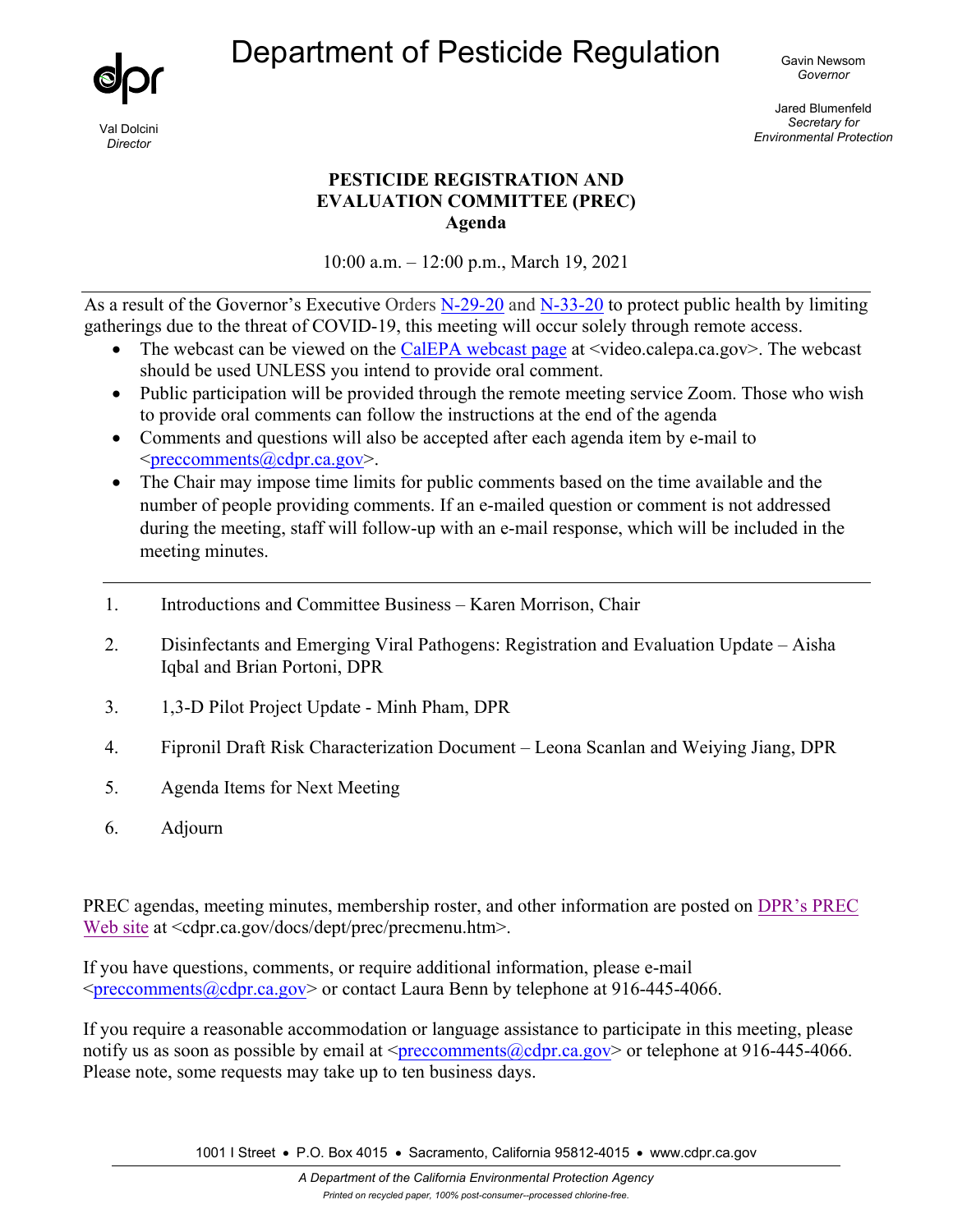PREC Agenda March 19, 2021 Page 2

## **Instructions for remote Zoom meeting participation:**

Zoom meeting login and password information for video and teleconference participation will be provided here the day before the meeting. Please check back here before the meeting for updated meeting access instructions.

**Webinar ID:** 943 9795 9981 **Password:** 074976 [Direct link to join the meeting](https://zoom.us/j/94397959981?pwd=TE5Sei9GcVFabHJtQ1M1WnlXRDM2QT09) from a web browser or Zoom client: <zoom.us/j/94397959981?pwd=TE5Sei9GcVFabHJtQ1M1WnlXRDM2QT09> One tap to join from a mobile phone: **+16699009128,,94397959981#,,,,\*074976#**  Or call from a landline: **(+1 669 900 9128)** - And enter the Meeting ID and Password when prompted

General Zoom Remote Access Information

- DPR will be using the remote meeting service Zoom to host the meeting. With Zoom, you can either call in or use a computer or mobile device (e.g., mobile phone or tablet) to participate by audio or video conference.
- You do not need to create a Zoom account to participate in a DPR meeting. The Meeting ID and password provided by DPR are all you will need to join the meeting, but you will need to enter your name so DPR can identify and unmute you from the speaker queue.
- You do not need to install software on your computer to participate. The Zoom service can run within an existing web browser.
- Downloading the Zoom software may, however, provide a superior meeting experience for you. You can [download the Zoom client](https://zoom.us/download) in advance at <zoom.us/download>
- [Familiarize yourself with the Zoom features](https://support.zoom.us/hc/en-us/categories/200101697) at  $\alpha$  support.zoom.us/hc/enus/categories/200101697>
- Meeting ID codes and phone numbers for the Zoom meeting will be posted in the above in an updated agenda on the day before the meeting.

Participating by Telephone

- The Zoom remote meeting service allows individuals to call in using to one of several phone numbers.
- You will need to have the Meeting ID from the above to join the meeting.
- General information about [using a phone to participate in a Zoom meeting](https://support.zoom.us/hc/en-us/articles/201362663-Joining-a-meeting-by-phone) is available at <support.zoom.us/hc/en-us/articles/201362663-Joining-a-meeting-by-phone>
- When you are asked to comment during the meeting, the meeting organizer will unmute your phone, but you may also need to press \*6 on your phone.